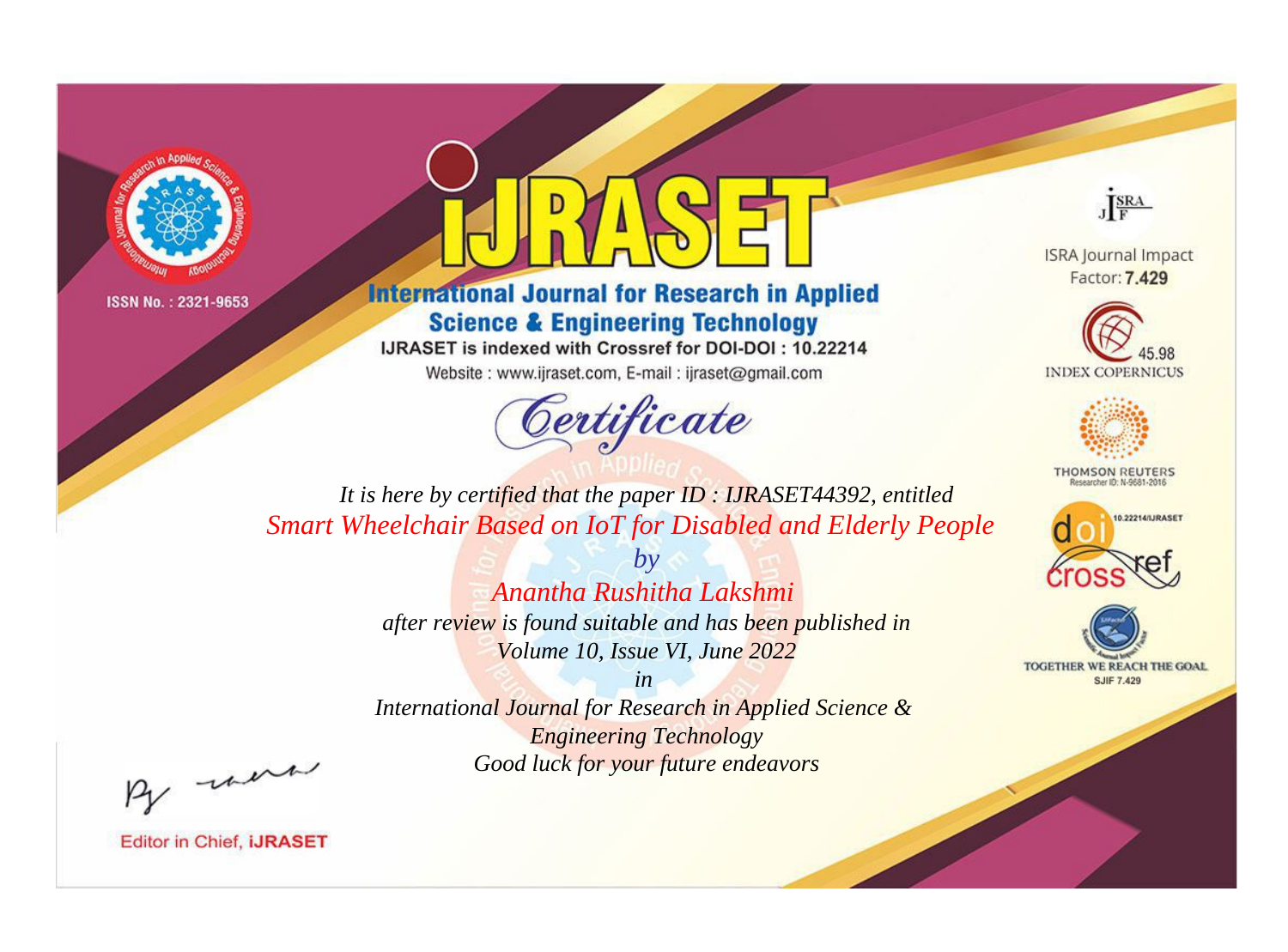



**International Journal for Research in Applied Science & Engineering Technology** 

IJRASET is indexed with Crossref for DOI-DOI: 10.22214

Website: www.ijraset.com, E-mail: ijraset@gmail.com



JERA

**ISRA Journal Impact** Factor: 7.429





**THOMSON REUTERS** 



TOGETHER WE REACH THE GOAL **SJIF 7.429** 

*It is here by certified that the paper ID : IJRASET44392, entitled Smart Wheelchair Based on IoT for Disabled and Elderly People*

> *M Praveen Reddy after review is found suitable and has been published in Volume 10, Issue VI, June 2022*

*by*

*in* 

*International Journal for Research in Applied Science & Engineering Technology Good luck for your future endeavors*

By morn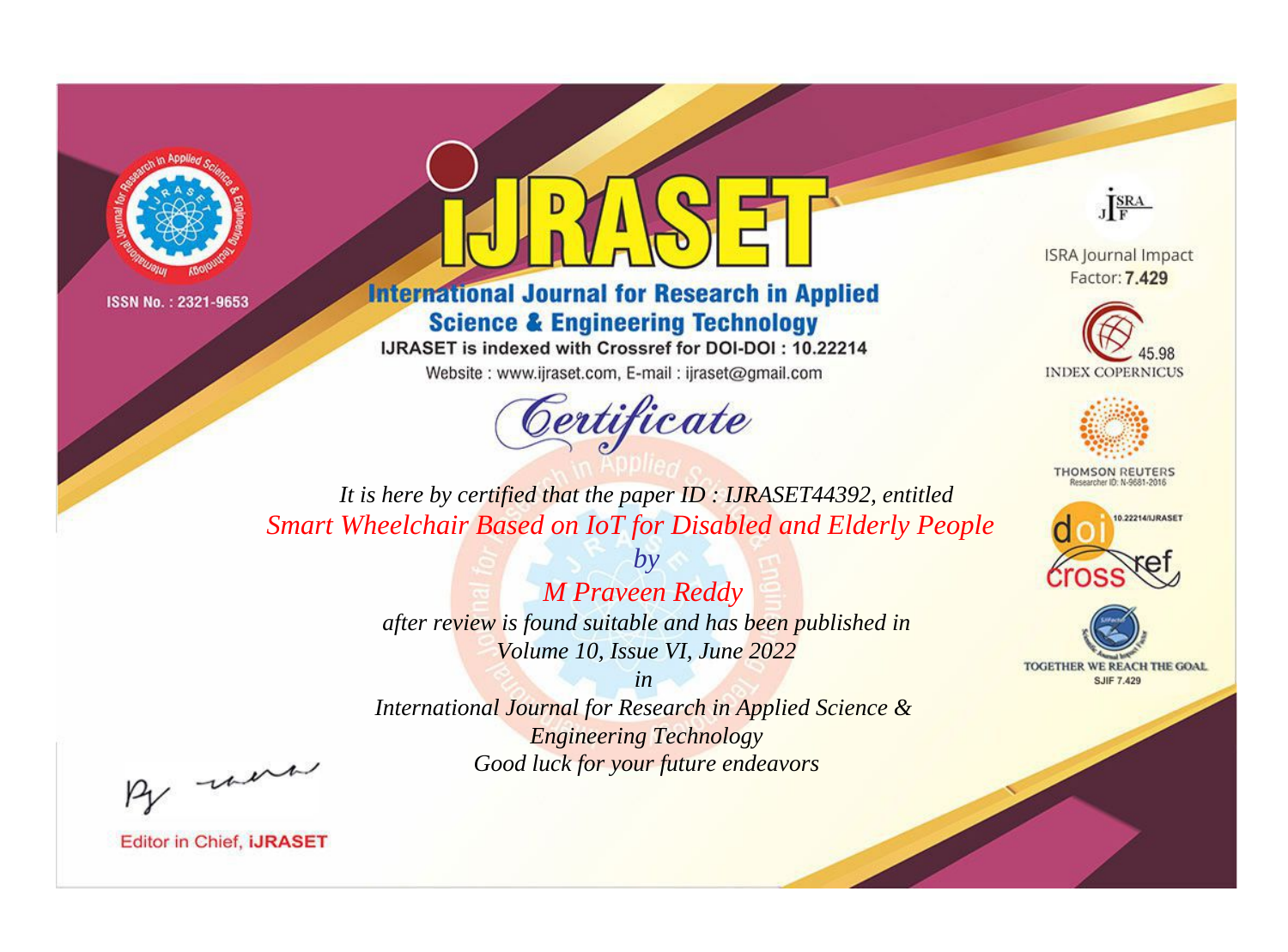



**International Journal for Research in Applied Science & Engineering Technology** 

IJRASET is indexed with Crossref for DOI-DOI: 10.22214

Website: www.ijraset.com, E-mail: ijraset@gmail.com



JERA

**ISRA Journal Impact** Factor: 7.429





**THOMSON REUTERS** 



TOGETHER WE REACH THE GOAL **SJIF 7.429** 

*It is here by certified that the paper ID : IJRASET44392, entitled Smart Wheelchair Based on IoT for Disabled and Elderly People*

> *by Sangan Ruchitha after review is found suitable and has been published in Volume 10, Issue VI, June 2022*

> > *in*

*International Journal for Research in Applied Science & Engineering Technology Good luck for your future endeavors*

By morn